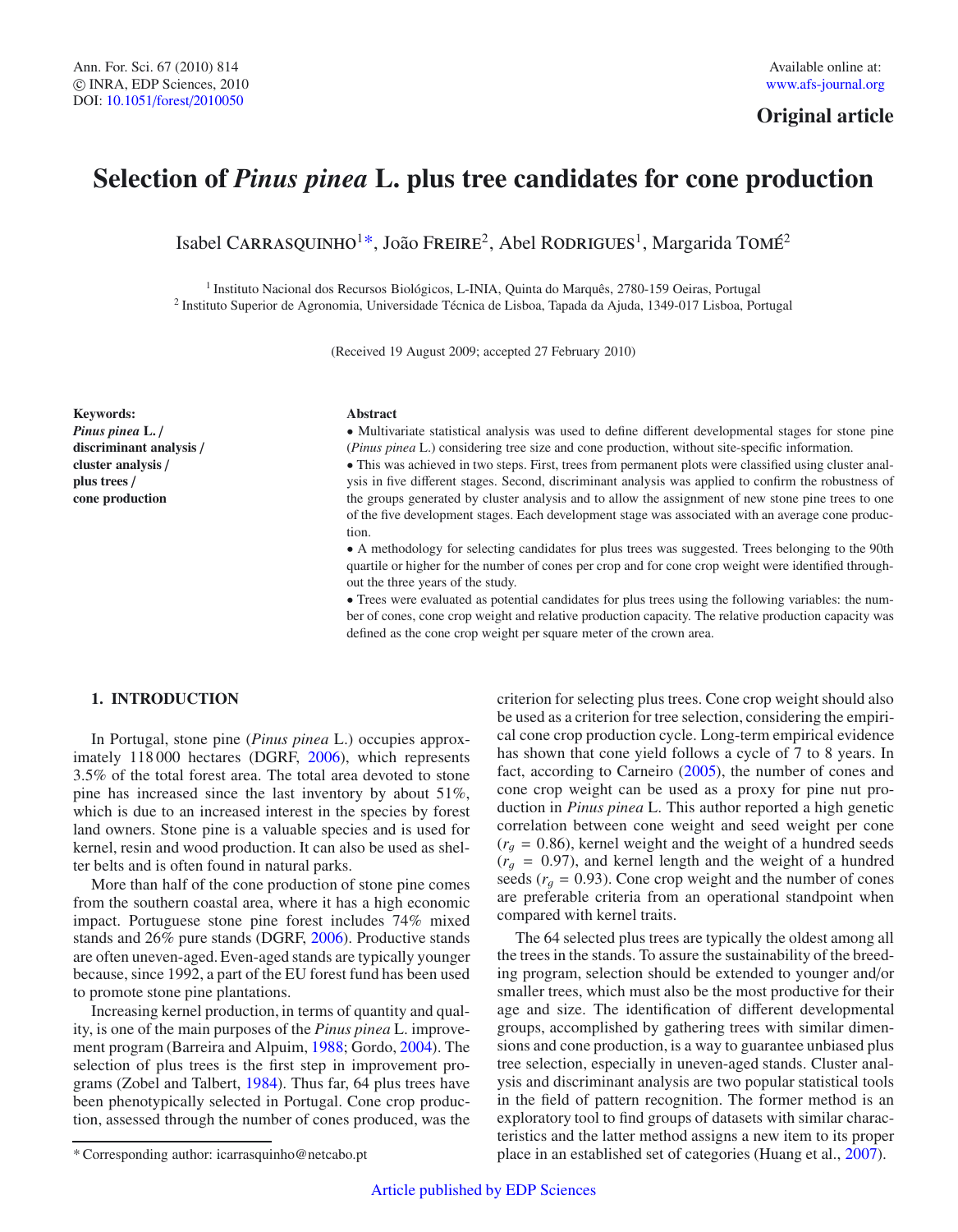In this context, the objectives of this study include:

- [\(1\)](#page-1-0) The definition of developmental stages for stone pine that occur in the provenance region V according to biometric characteristics and analyzing their relationship to cone production.
- (2) The establishment of a methodology for classifying trees at different development stages using available dendrometrical and stand variables.
- (3) The proposal of a methodology to aid in the selection of plus trees and to be included in the *Pinus pinea* L. improvement program for nut production.

# **2. MATERIALS AND METHODS**

#### **2.1. Field data collection**

Data were obtained from 62 stone pine permanent plots established in stands representative of the different types that occur in the provenance region V (Cardoso and Lobo, 2001). The criteria for stand selection included composition (pure and mixed), structure (even-aged and uneven-aged) and type of regeneration (natural or out-planting). In the case of mixed stands, information about the dominant species (cork oak, maritime pine and stone pine) was also considered. This selection was implemented by the Portuguese Forest Services in cooperation with local associations of forest owners. The selected plots contained 1237 stone pines.

<span id="page-1-0"></span>Diameter at breast height (*d*), total height (*h*), crown diameter (*c*w) and crown height (*cl*) were measured for all trees in each plot. Basal area (g), crown area (*ca*) and height to diameter ratio (*rhd*) were computed from measured variables. Stand information such as the total number of trees (*N*) and the total number of stone pine trees (*NPm*) was also included in this study. Individual cone production was determined during three consecutive years and includes 2004/2005, 2005/2006 and 2006/2007. Cone production was determined by collecting, counting and weighing the cones from the trees. In the first year, five sample trees were evaluated in each plot but in the following two years all the trees were studied. Cone production per year was evaluated according to the number of cones and to the fresh cone crop weight,  $nc_t$  and  $wc_t$ , respectively, where *t* represents the harvesting year. These two traits are considered complementary for the evaluation of cone crop production (Carneiro, [2005\)](#page-6-4). Relative production capacity for the *j*th tree and the year  $t$  ( $pc<sub>it</sub>$ ) was computed according to the following formula:

$$
pc_{jt} = \frac{wc_{jt}}{ca_j}.\tag{1}
$$

#### **2.2. Data analysis**

Cluster analysis was used to identify tree groups with similar biometric characteristics. Once a tree cluster group was obtained, predictive discriminant analysis was applied to test the robustness of the groups generated by the cluster analysis and to establish a classification scheme that new units could be submitted to (Huberty, [1994\)](#page-6-6).

The cluster profiles were also compared considering a set of variables related to cone productivity and to stand density. These variables, not included in the clustering process, were the number of cones  $(nc_1, nc_2, nc_3)$  and cone crop weight  $(wc_1, wc_2, wc_3)$  for the three years, the total number of trees per hectare (*NT*) and the total number of stone pine trees per hectare (*NPm*). A cluster was considered to be productive when the mean of the number of cones was greater than 40 cones per tree.

### *2.2.1. Cluster analysis*

Cluster analysis was carried out to classify the 1237 pine trees into homogeneous groups according to their growth development. The basis variables used for the clustering process included diameter at breast height (*d*), crown height (*cl*), crown diameter (*c*w), crown area (*ca*), basal area (g) and height diameter ratio (*rhd*).

Standardized data were submitted to nonhierarchical cluster analysis using the FASTCLUS procedure from the SAS System program (SAS Institute Inc., [1999\)](#page-6-7). The clustering process was accomplished by an iterative approach. Cluster results were evaluated using the root mean square standard deviation (*RMS*), the distance to the nearest cluster and distance ratio (*DR*) as statistical criteria. *RSM* measures the average distance between the members within each cluster. The distance to the nearest cluster provides a measurement of the distance between cluster centroids. The distance ratio was obtained by dividing the distance to the nearest cluster by the *RMS*. This ratio indicates how well the clusters are separated (Thompson, [1999](#page-6-8)).

For each basis variable, the least squares means (LS-Means), standard errors (*se*) and significant differences between clusters were evaluated using the MIXED procedure of SAS. Annual cone production was also compared between clusters.

#### *2.2.2. Discriminant analysis*

Fisher's discriminant function was applied using the DIS-CRIM procedure in SAS. The performance of this analysis was evaluated by estimating the misclassification and hit rates, considering equal prior probabilities. The cross-validation approach was applied to reduce bias in the estimation of error rates. The response variables used for discriminant analysis were height to diameter ratio (*rhd*), basal area (g) and crown area (*ca*). These variables were selected because they express not only the size of the tree but also the effects of past and present competition, which jointly influence cone production. These variables are easy to obtain in future tree classification.

#### *2.2.3. Selection of highly productive trees*

For each productive cluster (*c*) and harvesting year (*t*), trees (*j*) were evaluated by their cone production, using the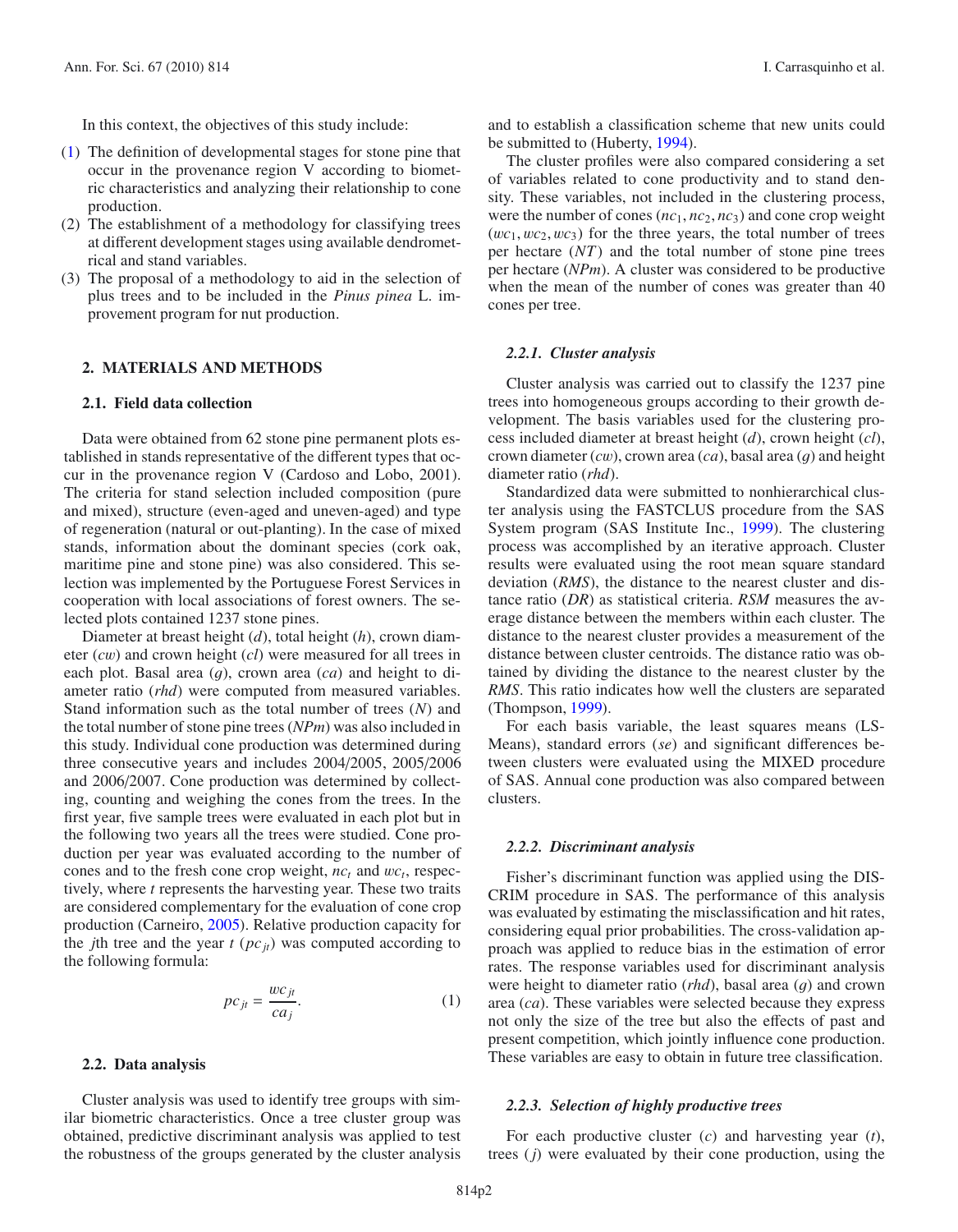<span id="page-2-0"></span>

<span id="page-2-1"></span>**Figure 1.** Diagram showing the five clusters, 1, 2, 3, 4 and 5, which consider six standardized basis variables: diameter at breast height (*d*), crown height (*cl*), crown diameter (*c*w), crown area (*ca*), basal area (g) and height diameter ratio (*rhd*).

<span id="page-2-2"></span>**Table I.** Least squares means (LS-Means) and standard error (*se*) of the basis clustering variables for each of the five clusters: diameter at breast height (*d*), crown height (*cl*), crown diameter (*c*w), crown area (*ca*), basal area (g) and height diameter ratio (*rhd*).

| Cluster ID     | $d$ (cm)         | cl(m)           | cw(m)           | $ca$ (m <sup>2</sup> ) | $q(m^2)$       | rhd            |
|----------------|------------------|-----------------|-----------------|------------------------|----------------|----------------|
|                | $11.18(0.98)$ a  | $3.11(0.49)$ a  | $2.97(0.19)$ a  | $8.33(2.76)$ a         | $0.02(0.05)$ a | $3.31(0.06)$ a |
| 2              | $27.89(0.27)$ b  | $5.00(0.14)$ b  | $6.22(0.05)$ b  | $31.8(0.76)$ b         | $0.07(0.01)$ a | $1.63(0.02)$ b |
| 3              | 46.15 $(0.44)$ c | $6.99(0.23)$ c  | $10.56(0.09)$ c | $88.96(1.26)$ c        | $0.17(0.21)$ b | $1.5(0.03)$ c  |
| $\overline{4}$ | $62.42(0.61)$ d  | $9.70(0.31)$ d  | $14.12(0.12)$ d | $159.4(1.72)$ d        | $0.39(0.28)$ c | $1.26(0.04)$ d |
| 5              | $82.37(1.43)$ e  | $10.61(0.72)$ d | $19.99(0.28)$ e | $316.27(4.06)$ e       | $0.54(0.07)$ d | $0.98(0.09)$ e |

Different letters (a, b, c, d and e) within the columns indicate significant differences at *<sup>p</sup>* < <sup>0</sup>.05 between clusters.

**Table II.** Cluster summary information: frequency, root mean square standard deviation (*RMS*), distance to the nearest cluster and distance ratio.

| Cluster ID |     | Number of trees RMS standard deviation | Distance to nearest cluster | Distance ratio |
|------------|-----|----------------------------------------|-----------------------------|----------------|
|            | 56  | 0.70                                   | 3.69                        | 5.27           |
|            | 741 | 0.43                                   | 2.30                        | 5.35           |
|            | 269 | 0.48                                   | 2.30                        | 4.79           |
| 4          | 145 | 0.58                                   | 2.46                        | 4.24           |
|            | 26  | 0.67                                   | 3.90                        | 5.82           |

following variables: the number of cones  $(nc_{ic1}, nc_{ic2}, nc_{ic3})$ , cone crop weight ( $wc_{ic1}$ ,  $wc_{ic2}$ ,  $wc_{ic3}$ ) and relative productive capacity ( $pc_{jc1}$ ,  $pc_{jc2}$ ,  $pc_{jc3}$ ). For each of the productive clusters, stone pine trees were given plus tree candidate status if they belonged to the 90th quartile for at least two out of the first six variables  $(nc_{ic1}, nc_{ic2}, nc_{ic3}, wc_{ic1}, wc_{ic2}, wc_{ic2}, wc_{ic3})$ . The relative productivity capacity was used for choosing the most productive tree out of the potential candidates. If more than one tree was identified in a permanent plot then the selection was based on the smallest tree with the highest productivity capacity, taking into account the years of evaluation. In each plot, only one tree was selected.

#### **3. RESULTS**

### **3.1. Stone pine development stages**

According to the statistical criteria and the practical interpretation of cluster results, the best tree segmentation was obtained when the 1237 observations were assigned into five clusters. Figure [1](#page-2-0) and Table [I](#page-2-1) show that the five clusters were well separated according to the six standardized variables. The number of trees assigned to the different clusters varied between 26 and 741 (Tab. [II\)](#page-2-2).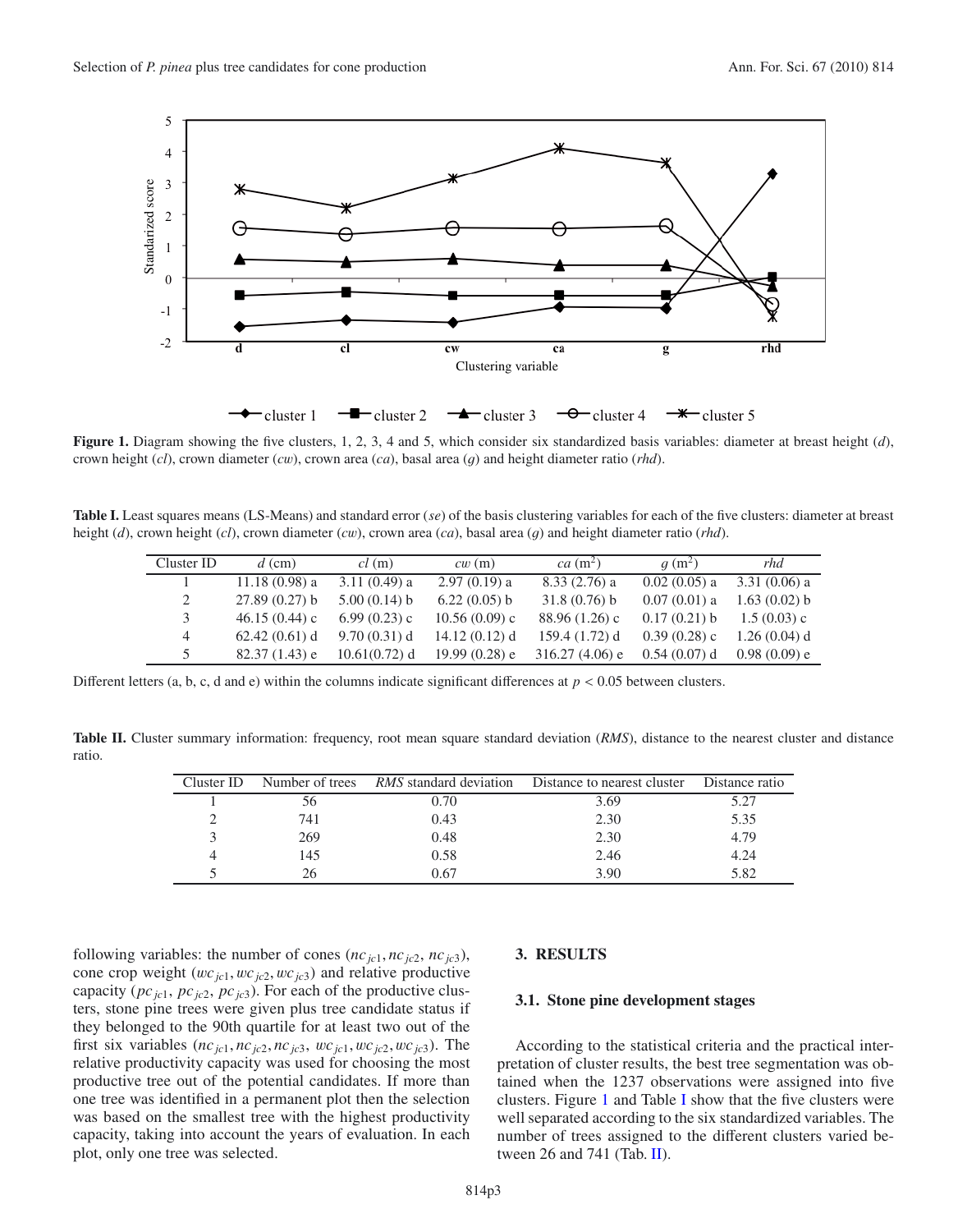<span id="page-3-1"></span><span id="page-3-0"></span>**Table III.** The least squares means (LS-Means) and standard error (*se*) of each of the five clusters for the variables associated with cone productivity: the number of cones (*nc*), cone crop weight (w*c*) and stand characteristics: total number of trees (*NT*) and total number of stone pine trees (*NPm*).

| Cluster | $nc_1$          | nc <sub>2</sub> | nc <sub>3</sub>                                                                                                                | $wc_1$ (kg)    | $wc_2$ (kg)    | $wc_3$ (kg) | NT                                                                           | N P m         |
|---------|-----------------|-----------------|--------------------------------------------------------------------------------------------------------------------------------|----------------|----------------|-------------|------------------------------------------------------------------------------|---------------|
| ID      |                 |                 |                                                                                                                                |                |                |             |                                                                              |               |
|         | $1.62(45.30)$ a | $0.86(6.00)$ a  | $2.47(9.01)$ a                                                                                                                 | $0.5(14.43)$ a |                |             | $0.14(1.23)$ a $0.55(2.47)$ a $146.46(8.42)$ a $122.59(6.69)$ a              |               |
|         | 15.84 (13.08) a | $9.23(1.54)$ a  | $16.02(2.62)$ a                                                                                                                | 4.68 $(4.1)$ a | $1.85(0.31)$ a |             | 4.18 (0.72) a $160.37$ (2.31) a $144.15$ (1.84) a                            |               |
|         | 94.99 (13.58) b | $50.3(2.98)$ b  | $60.11(4.06)$ b                                                                                                                |                |                |             | $30.11$ (4.33) b 10.3 (0.61) b 16.11 (1.14) b 107.65 (3.84) b 76.67 (3.05) b |               |
|         | 183.7 (17.44) c | 97.6 (3.84) c   | 135.95 (5.60) c 62.89 (5.55) c 21.14 (0.78) c 40.21 (1.54) c 69.74 (5.24) c                                                    |                |                |             |                                                                              | 49.2 (4.16) c |
|         |                 |                 | 603.65 (31.07) d 266.06 (9.44) d 365.38 (12.88) d 165.59 (9.90) d 54.56 (1.93) d 107.96 (3.52) d 48.02 (12.36) c 35.5 (9.82) c |                |                |             |                                                                              |               |

Different letters (a, b, c and d) within the columns indicate significant differences at *<sup>p</sup>* < <sup>0</sup>.05 between different clusters.

**Table IV.** Cross-validation of the five clusters, using the discriminant analysis method.

| Prior development  |        | Predicted development state (discriminant analysis) |          |           |        |           |        |           |        |       |        |      |
|--------------------|--------|-----------------------------------------------------|----------|-----------|--------|-----------|--------|-----------|--------|-------|--------|------|
| Cluster 1<br>state |        | Cluster 2                                           |          | Cluster 3 |        | Cluster 4 |        | Cluster 5 |        | Total |        |      |
| (cluster analysis) | Number | $\%$                                                | Number   | $\%$      | Number | $\%$      | Number | $\%$      | Number | $\%$  | Number | $\%$ |
| Cluster 1          | 55     | 98.21                                               |          | .79       |        |           |        |           |        |       | 56     | 100  |
| Cluster 2          |        | 0.54                                                | 726      | 97.98     | 12     | 1.62      |        |           |        |       | 741    | 100  |
| Cluster 3          |        | 0                                                   | 25       | 9.28      | 227    | 84.39     |        | 6.32      |        |       | 269    | 100  |
| Cluster 4          |        |                                                     | $\theta$ |           | 19     | 13.10     | 124    | 85.52     |        | 1.38  | 145    | 100  |
| Cluster 5          |        |                                                     |          |           |        |           |        | 11.54     | 23     | 88.46 | 26     | 100  |
| Total              | 58     | 4.69                                                | 752      | 60.79     | 258    | 20.86     | 144    | 1.64      | 25     | 2.02  | 237    | 100  |

Column and row totals refer, respectively, to discriminant and cluster analysis.

The analysis of the statistics obtained (Tab. [II\)](#page-2-2) indicated that clusters 2 and 3 had a smaller *RMS* standard deviation. This means that the trees inside these two clusters were more similar to each other than to trees in other clusters. The distance to the nearest cluster indicated that segments 1 and 5 were isolated from the others. Nevertheless, segments 1, 2 and 5, which had a higher magnitude of the distance ratio, were well-separated and consisted of homogeneous members.

The least squares means (LS-Means) for diameter at breast height (*d*), crown diameter (*c*w), crown area (*ca*) and height diameter ratio (*rhd*) were significantly different for the five clusters (Tab. [I,](#page-2-1) Fig. [1\)](#page-2-0). Trees included in clusters 1 to 5 were characterized by increasing size and by decreasing rdh.

Table [III](#page-3-0) provides a descriptive profile for the variables (LS-Means) related to cone productivity (number of cones and cone crop weight) and stand density in the five clusters. Clusters 1 to 5 were arranged according to increasing cone productivity and decreasing stand density. Clusters 3, 4 and 5 were significantly different with respect to cone productivity. These clusters were considered the productive clusters, as they included trees that produced more than 40 cones per crop. There was no evidence to suggest that clusters 1 and 2 were significantly different. Both of these clusters included trees that can be considered non-productive. This statement agrees with the observed tree dimensions because smaller trees do not produce cones, or produce fewer cones. Regarding stand density, there was also no evidence to distinguish cluster 1 from cluster 2 (higher densities) and cluster 4 from cluster 5 (lower densities).

The segmentation results obtained from the clustering variables were thereby supported by variables related to cone production and the stand, which were not included in the clustering process. Therefore, a classification into five developmental stages associated with both tree size and cone productivity can be defined as follows: *juvenile* (cluster 1), *dominant vegetative growth* (cluster 2), *cone production phase I* (cluster 3), *cone production phase II* (cluster 4) and *cone production phase III* (cluster 5). The last three are productive stages.

A mathematical method to test the significance of the five clusters is the application of discriminant analysis. The achieved hit rate of 90.91% (data not shown) was satisfactory and confirmed the previous classification developed by cluster analysis. Table [IV](#page-3-1) compares the classification schemes obtained by both cluster and discriminant analysis. Clusters 1, 2 and 5 are in agreement with the two classification schemes (98.21, 97.98 and 88.46%). The highest proportion of varying classification between analyses was observed in cluster 3 where 25 trees were allocated to cluster 2 (9.28%) and 17 to cluster 4 (6.32%). Despite the method or cluster under consideration, the percentage of well-ranked trees was higher than 84%. This result shows that the three variables used in the discriminant analysis (*ca*, g and *rhd*) are good indicators for the classification of stone pine by developmental stage.

Discriminant analysis also allowed us to define a classification scheme to be applied to new trees. Equations (2) to (6) are the Fisher's linear discriminant functions for each of the five developmental stages, from *juvenile* to *cone production*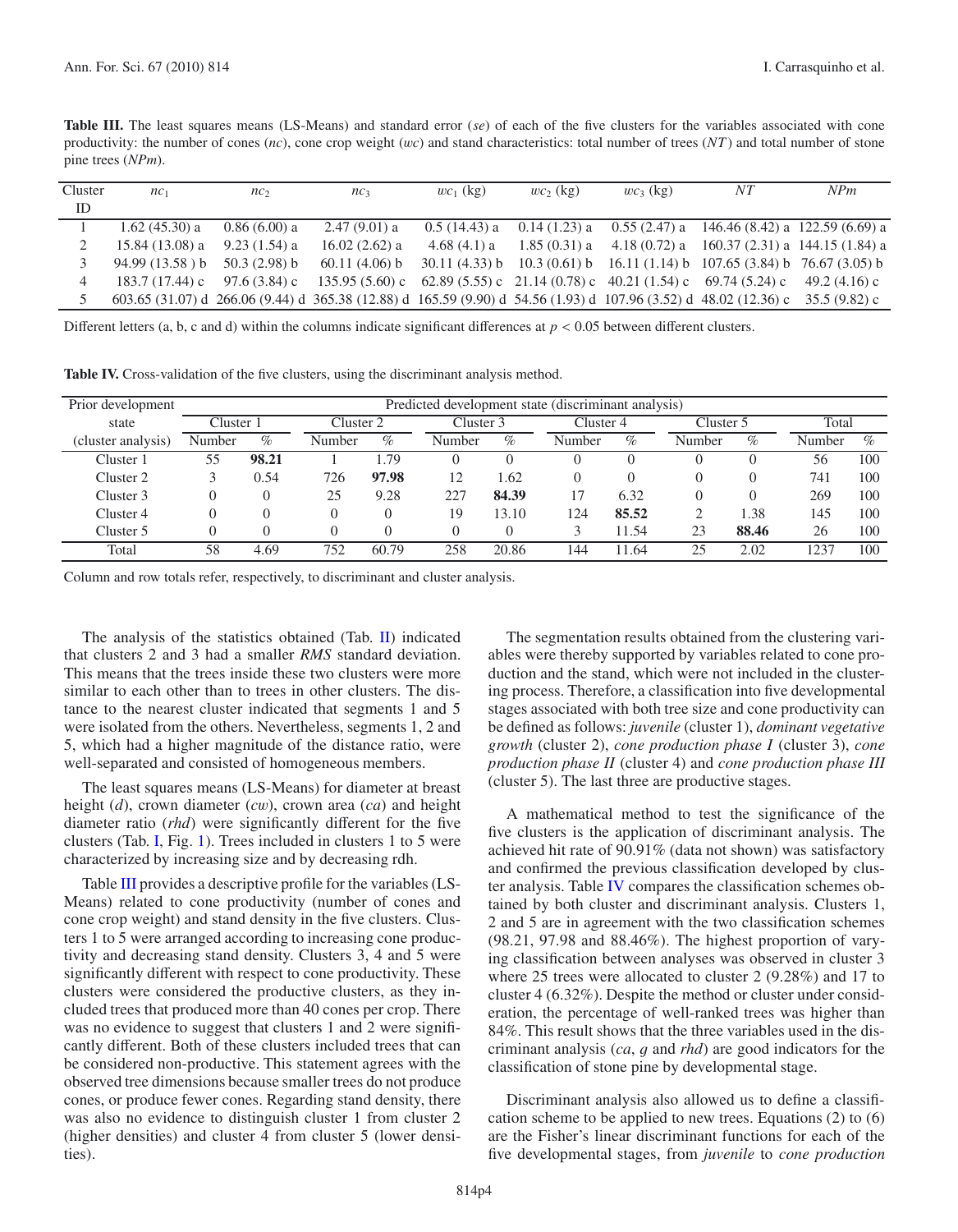*phase III*:

*juvenile* stage:

*Y*1 = −54.01 + 0.11 *ca* − 27.89 *q* + 32.44 *rhd*; (2)

*dominant vegetative growth* stage:

$$
Y2 = -14.81 + 0.12 ca - 12.81 g + 16.25 rhd; \tag{3}
$$

*cone production phase I* stage:

$$
Y3 = -22.31 + 0.26 \text{ ca} - 9.91 \text{ g} + 15.52 \text{ rhd}; \qquad (4)
$$

*cone production phase II* stage:

$$
Y4 = -41.71 + 0.42 \text{ } ca - 4.36 \text{ } g + 13.34 \text{ } rhd; \tag{5}
$$

*cone production phase III* stage:

$$
Y5 = -134.68 + 0.81 \ ca + 0.27 \ g + 13.68 \ rhd. \tag{6}
$$

New trees can be assigned to the developmental stage for which the corresponding discriminant function has the higher value.

#### **3.2. Selection of highly productive trees**

As indicated in Table  $V$ , for each of the three productive development stages, trees were selected as plus trees. Ten trees (3.9%) belonging to the *cone production phase I*, fifteen trees in (10.4%) the *cone production phase II* and three (12%) in the *cone production phase III* were identified as the trees with the highest productivity in terms of cone crop weight, the number of cones and relative productivity capacity.

#### **4. DISCUSSION**

According to Zobel and Talbert [\(1984\)](#page-6-3), the selection of plus trees is the first step in the establishment of an improvement program. Productive stands of *Pinus pinea* are mostly unevenaged stands, so selection should be conducted, in all the provenance regions, on a wide range of trees. The age and the development stage of the tree should be taken into account. In Spain, Sierra (1987; cited in Gordo, [2004\)](#page-6-2) proposed an approach for the selection of plus trees, that considered the diameter at breast height and the age of the tree, but the methodology has not been applied (Gordo, personal communication). Cañadas (2000; cited in Gordo, [2004\)](#page-6-2) found that, in the same provenance region, cone production per tree was related to the size of the tree. In a stone pine grafted clone bank, Mutke et al. [\(2005a](#page-6-9)) found that 71% of cone yield was explained by tree size. Alpuim et al. [\(2000\)](#page-5-1) also noted that, under similar ecological conditions, stone pine fructification depends mainly on the crown diameter. We used tree dimensions rather than age and our results show that cone production depends directly on the size of the tree, which is much easier to measure compared with tree age.

The present study is focused on developing a method for the selection of the best seed producers in *Pinus pinea* stands. To this end, groups of trees with similar dimensions and cone production had to be identified. This prompted us to use two multivariate approaches, cluster and discriminant analyses, to separate trees into different groups. These two methods have often been applied to pattern recognition (Akindele and LeMay, [2006](#page-5-2); Finegan et al., [1999;](#page-6-10) Huang et al., [2007;](#page-6-5) Phillips et al., [2002;](#page-6-11) Schulz and Härtling, [2003\)](#page-6-12). Based on six biometrical variables, five different developmental stages were defined. Discriminant analysis results showed that basal area, height diameter ratio and crown area are pertinent variables for classifying new trees. These variables express not only the size of the tree, but also effects of tree competition. Three out of the five development stages, *cone production phase I* (3), *cone production phase II* (4) and *cone production phase III* (5), were considered productive groups. These groups correspond to large trees  $(d > 40 \text{ cm})$  growing in low density stands  $(NT < 110/ha)$ .

Previous studies only used the number of cones for selection of plus trees. In this study, the number of cones and cone crop weight per tree were considered as complementary. These variables were assumed to be an indirect approach to the evaluation of kernel production, which is the ultimate goal. In fact, an equal number of cones in two different batches may have different weights. Carneiro [\(2005\)](#page-6-4), relating cone and kernel production, estimated a genotypic correlation of 0.49 and 0.86 for cone weight with the number of seeds per cone and cone weight with the seed weight per cone, respectively. These correlations are connected to the long reproductive cycle of *Pinus pinea* L., which lasts for three years, beginning with pollination and ending with seed cone maturity. This cycle can be affected by biotic and/or abiotic factors. In most mature pines, a significant cause of reduced cone production is the abortion of cones after pollination due to low pollination success or the appearance of a frost after pollination (Owens and Fernando, [2007;](#page-6-13) Owens et al., [2008](#page-6-14)). Other factors can contribute to reduced seed production, such as incompatibility mechanisms or insect and disease damage at various stages of development (Owens, [2006](#page-6-15)). According to Mutke et al. [\(2005](#page-6-16)b), water stress during different cone development stages seems to be one of the most notable limiting factors for cone yield.

Long-term empirical evidence has shown that cone crop production follows a seven- to eight-year yield cycle. In our study, as cone production was monitored during three years, annual variations due to climatic conditions were considered reduced. In fact, we observed that throughout the three collecting seasons in each cluster, the most productive trees were approximately the same. This is indicative of the two productive stages, *cone production phase II* and *cone production phase III*, perhaps due to the progressive stability of tree cone production. Concerning *cone production phase I*, only 4% of the trees were selected, indicating that the productivity of this stage is not yet stable. To guarantee tree superiority, the trees should be evaluated during at least one production cycle. This allows the developmental classification stages to be used as a method of selecting candidates for plus trees inside the three productive groups.

This methodology for selecting trees assures the sustainability of the breeding program for this species. As a matter of fact, the enlargement of the base population with smaller trees (which are usually younger) increases genetic diversity, as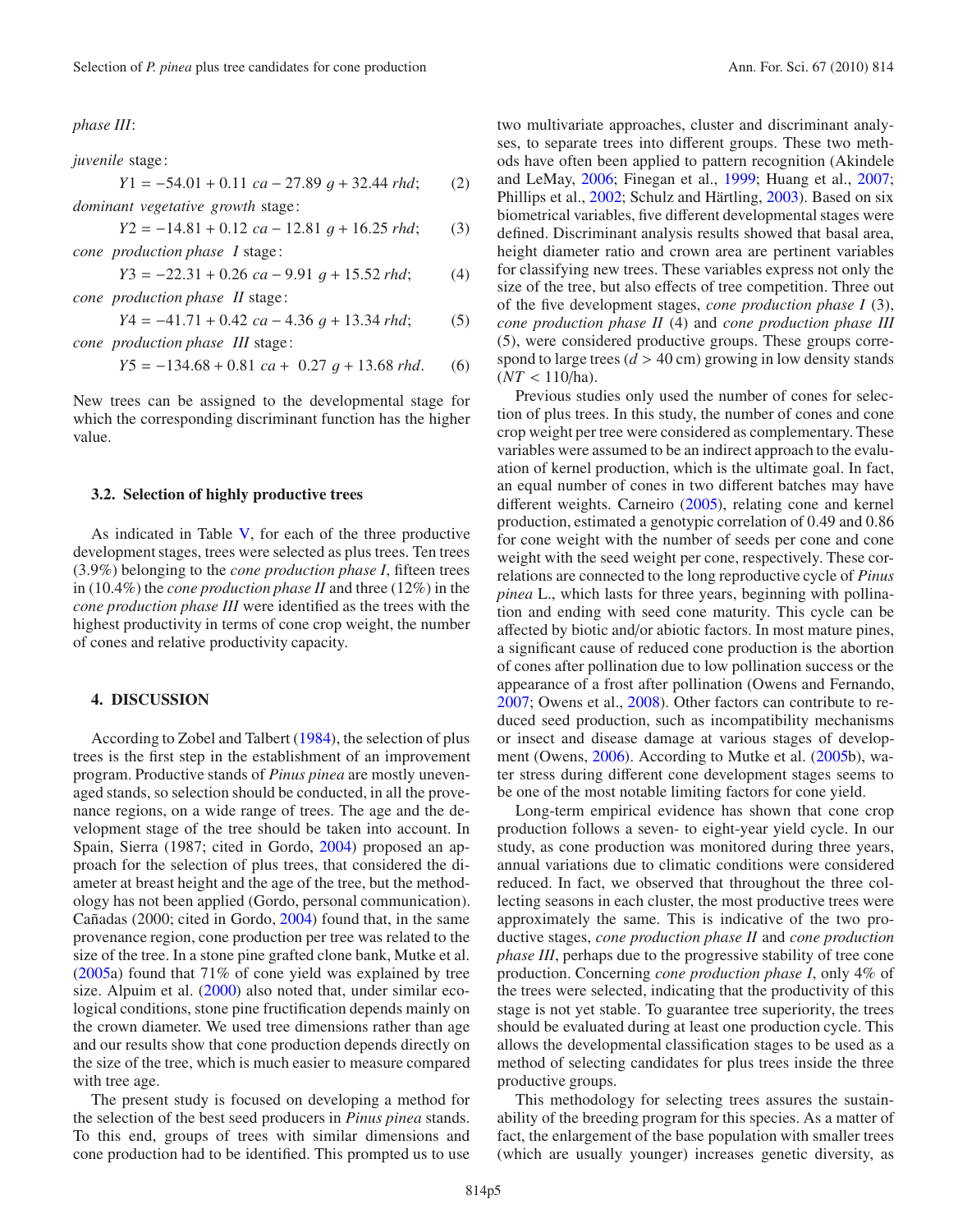<span id="page-5-0"></span>**Table V.** Identification of the candidate plus trees and their cone production characterization variables: the number of cones (*nc*), cone crop weight *(wc)* and relative production capacity *(pc)*. The variables were obtained in the three years studied and in the three productive stages (Stage ID): *cone production phase I* (3), *cone production phase II* (4) and *cone production phase III* (5).

|                          |                 | Tree                                          |        |        |                 |        |                 |                 |                          |                          |                          |
|--------------------------|-----------------|-----------------------------------------------|--------|--------|-----------------|--------|-----------------|-----------------|--------------------------|--------------------------|--------------------------|
| Stage ID                 | Number of trees | identification                                | $nc_1$ | $nc_2$ | nc <sub>3</sub> | $wc_1$ | wc <sub>2</sub> | wc <sub>3</sub> | pc <sub>1</sub>          | pc <sub>2</sub>          | pc <sub>3</sub>          |
| $\overline{\mathcal{E}}$ | 258             | $23_QS_7$                                     | n.a.   | 273    | 346             | n.a.   | 66.3            | 115             |                          | 0.42                     | 0.73                     |
|                          |                 | $3_A_1$                                       | n.a.   | 266    | 143             | n.a.   | 43.89           | 30              | —                        | 0.28                     | 0.19                     |
|                          |                 | $21$ <sub>CASC</sub> $3$                      | n.a.   | 215    | 326             | n.a.   | 50.76           | 88              | $\overline{\phantom{m}}$ | 0.32                     | 0.56                     |
|                          |                 | $1$ <sub><math>CB</math><math>-8</math></sub> | n.a.   | 190    | n.a.            | n.a.   | 43.85           | n.a.            | $\overline{\phantom{0}}$ | 0.26                     |                          |
|                          |                 | $5_M_2$                                       | n.a.   | 55     | 283             | n.a.   | 18.39           | 106             | $\qquad \qquad -$        | 0.12                     | 0.71                     |
|                          |                 | 3_CB_10                                       | 697    | n.a.   | 633             | 216    | n.a.            | 170             | 1.11                     | $\overline{\phantom{m}}$ | 0.87                     |
|                          |                 | 8_CB_5                                        | 483    | 294    | 58              | 187    | 65.53           | 20              | 0.83                     | 0.29                     | 0.09                     |
|                          |                 | $4$ <sub>CB</sub> $-11$                       | 431    | n.a.   | 279             | 159    | n.a.            | 83              | 0.98                     | $\qquad \qquad -$        | 0.51                     |
|                          |                 | 14_CB_7                                       | 250    | 211    | 161             | 84     | 49.68           | 50              | 0.42                     | 0.25                     | 0.25                     |
|                          |                 | $6_QS_2$                                      | 40     | 155    | 479             | 11     | 28.96           | 98              | 0.07                     | 0.18                     | 0.60                     |
| $\overline{4}$           | 144             | $15_G$ <sub>3</sub>                           | n.a.   | n.a.   | 316             | n.a.   | n.a.            | 63              | $\overline{\phantom{0}}$ | $\overline{\phantom{m}}$ | 0.73                     |
|                          |                 | $12_G - 4$                                    | n.a.   | n.a.   | 173             | n.a.   | n.a.            | 41              | —                        | $\overline{\phantom{m}}$ | 0.40                     |
|                          |                 | 5_CB_8                                        | n.a.   | 216    | n.a.            | n.a.   | 48.15           | n.a.            | —                        | 0.58                     | -                        |
|                          |                 | 19_MM_1                                       | n.a.   | 203    | n.a.            | n.a.   | 30.21           | n.a.            | $\qquad \qquad -$        | 0.41                     | $\overline{\phantom{0}}$ |
|                          |                 | $3$ <sub>PS</sub> $1$                         | n.a.   | 196    | 152             | n.a.   | 57.58           | 40              |                          | 0.48                     | 0.34                     |
|                          |                 | $7_A_2$                                       | n.a.   | 180    | n.a.            | n.a.   | 34.11           | n.a.            | —                        | 0.31                     |                          |
|                          |                 | $2_QS_2$                                      | n.a.   | 175    | 100             | n.a.   | 27.78           | 19              | $\qquad \qquad -$        | 0.37                     | 0.25                     |
|                          |                 | $2_A_1$                                       | n.a.   | 102    | 185             | n.a.   | 26.94           | 55              | $\overline{\phantom{0}}$ | 0.22                     | 0.46                     |
|                          |                 | $15_M_2$                                      | n.a.   | 77     | 234             | n.a.   | 21.77           | 69              | $\overline{\phantom{m}}$ | 0.24                     | 0.77                     |
|                          |                 | $42$ <sub>BS</sub> $2$                        | n.a.   | 59     | 220             | n.a.   | 12.05           | 63              | $\qquad \qquad -$        | 0.17                     | 0.90                     |
|                          |                 | $2$ <sub>-CB</sub> <sub>-10</sub>             | 510    | n.a.   | 125             | 158    | n.a.            | 33              | 1.17                     | $\qquad \qquad -$        | 0.24                     |
|                          |                 | $10$ <sub>PS</sub> $_2$                       | 403    | 150    | 148             | 134    | 31.03           | 47              | 0.94                     | 0.22                     | 0.33                     |
|                          |                 | $6$ <sub><math>CB</math></sub> $1$            | 330    | n.a.   | 178             | 95     | n.a.            | 41              | 1.07                     | $\overline{\phantom{m}}$ | 0.46                     |
|                          |                 | $7$ <sub>-CB</sub> $-9$                       | 303    | 275    | 61              | 79     | 37.15           | 10              | 0.91                     | 0.43                     | 0.12                     |
|                          |                 | 14_HE_43                                      | 79     | n.a.   | 155             | 28     | n.a.            | 47              | 0.25                     | $\overline{\phantom{0}}$ | 0.42                     |
| 5                        | $\overline{25}$ | $15$ <sub>CASC</sub> $3$                      | n.a.   | 481    | 784             | n.a.   | 109.96          | 226             | $\equiv$                 | 0.29                     | 0.61                     |
|                          |                 | $6$ <sub><math>CB</math></sub> $10$           | 1467   | n.a.   | 890             | 364    | n.a.            | 212             | 1.20                     | $\overline{\phantom{m}}$ | 0.70                     |
|                          |                 | $1_QS_5$                                      | 1120   | 342    | 139             | 391    | 60.89           | 33              | 1.15                     | 0.18                     | 0.10                     |

n.a.– not available.

stone pine improvement program strategies are mainly based on clonal propagation (Barreira and Alpuim, [1988](#page-6-1); Gordo, [2004\)](#page-6-2).

# **5. CONCLUSIONS**

The aim of this study was to develop a methodology capable of identifying trees with high kernel production. In unevenaged stands, it is difficult to carry out an unbiased selection of plus trees for cone production without considering the development stage of the tree, as the most productive trees are likely the oldest. In this study, we proposed a classification of the stone pine tree developmental stages associated with tree dimensions and cone productivity. The five stage levels proposed are: *juvenile* (stage 1), *dominant vegetative growth* (stage 2), *cone production phase I* (stage 3), *cone production phase II* (stage 4) and *cone production phase III* (stage 5). The juvenile trees (for which selection is not possible) were gathered into stage 1 (*juvenile*) and stage 2 (*dominant vegetative growth*), which correspond to non-productive groups. The other three groups are considered to be productive stages.

Unclassified stone pine trees can be assigned to each developmental stage using the established discriminant functions. Plus trees should be selected among the three productive groups. Candidate trees must be evaluated yearly for their cone production for at least seven years. During this period, their individual annual cone production (determined by the number of cones and cone crop weight) should belong to the 90th quartile and their individual cone productivity should be among the highest within each development stage to qualify as plus trees.

**Acknowledgements:** This study was supported by the AGRO 451 project: "Stone Pine Stand Improvement and Management Optimization for Cone and Seed production". The authors would like to thank the forest owners for making cone material available.

#### **REFERENCES**

- <span id="page-5-1"></span>Alpuim M., Baeta J., Carneiro M.M., Carvalho M.A., Rocha M.E., and Pessoa, J., 2000. Classification of stone pine selected by pine kernels production, IUFRO International Meeting, Maio, Sevilha.
- <span id="page-5-2"></span>Akindele S.O. and LeMay V.M., 2006. Development of tree volume equations for common timber species in the tropical rain forest area of Nigeria. For. Ecol. Manage. 226: 41–48.